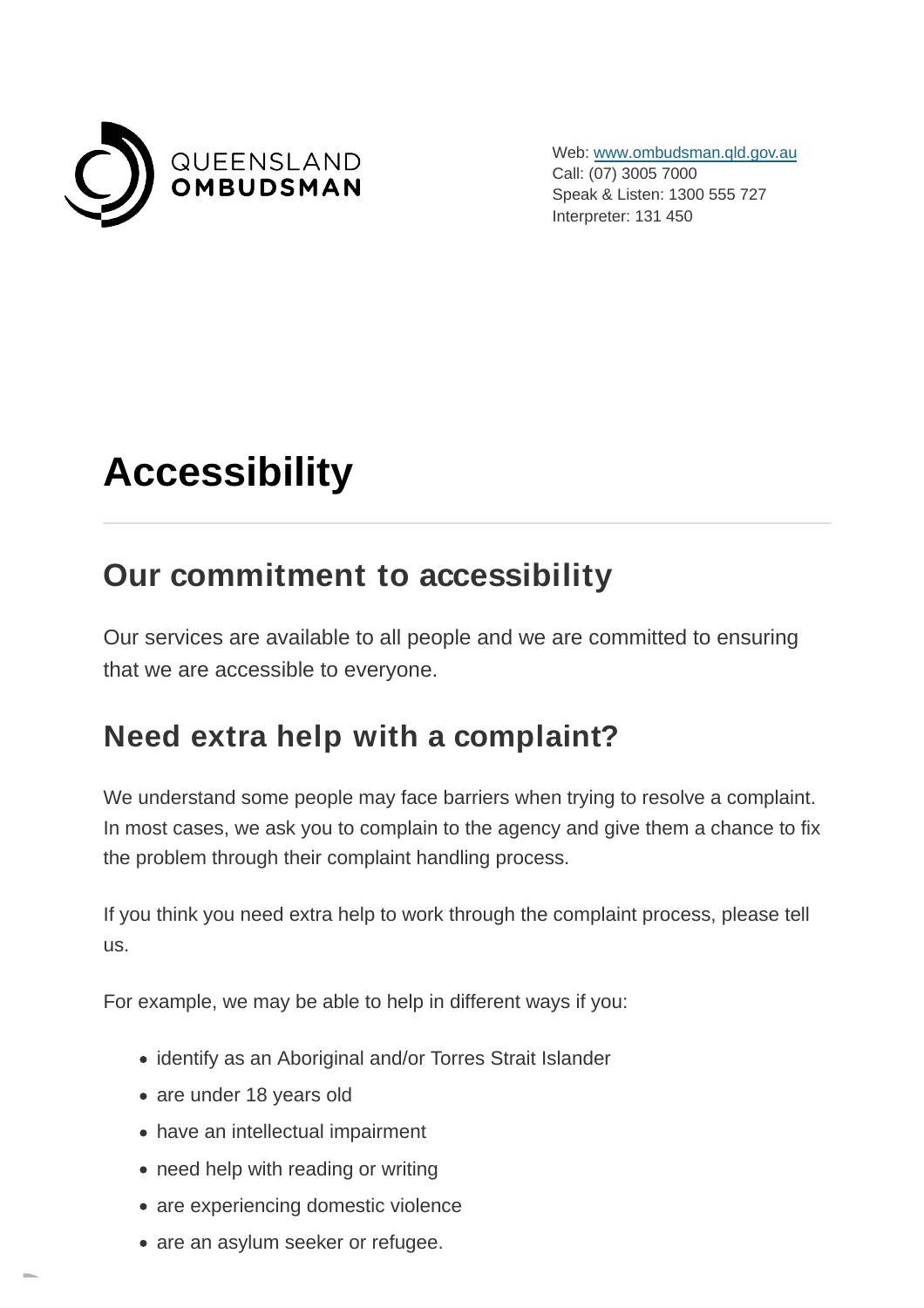## **Translating and Interpreting Service**

**Do you need an interpreter to talk with us?** If you need help in your own language, contact the Translating and Interpreting Service (TIS) on 131 450 and tell them:

- the language you speak
- our name Queensland Ombudsman
- our telephone number 3005 7000

TIS will arrange an interpreter so you can talk with us. This service is free to you. For more information, visit the [TIS website.](https://www.tisnational.gov.au/)

#### **Writing to us**

You can [write](https://www.ombudsman.qld.gov.au/about-us/contact-us) your complaint in your own language. We will arrange a translation of your complaint and respond to you in your requested language. This service is free to you.

## **National Relay Service**

The National Relay Service (NRS) is a free phone service for people who are deaf or have a hearing or speech impairment. To contact us using the NRS, choose a contact method from the following list and provide our phone number when asked (3005 7000):

- [Make an Internet relay call](https://nrscaptions.nrscall.gov.au/nrs/internetrelay)
- [Make a captioned relay call](https://nrscaptions.nrscall.gov.au/nrs/captionrelay)
- Speak and Listen number 1300 555 727
- TTY number 133 677
- SMS relay number 0423 677 767

For more information, visit the [NRS website.](https://www.communications.gov.au/what-we-do/phone/services-people-disability/accesshub/national-relay-service)

- If you are a carer, legal guardian, or acting on behalf of someone else, we can accept a complaint from you, with the complainant's permission.
- Prisoners can make a complaint using the free and confidential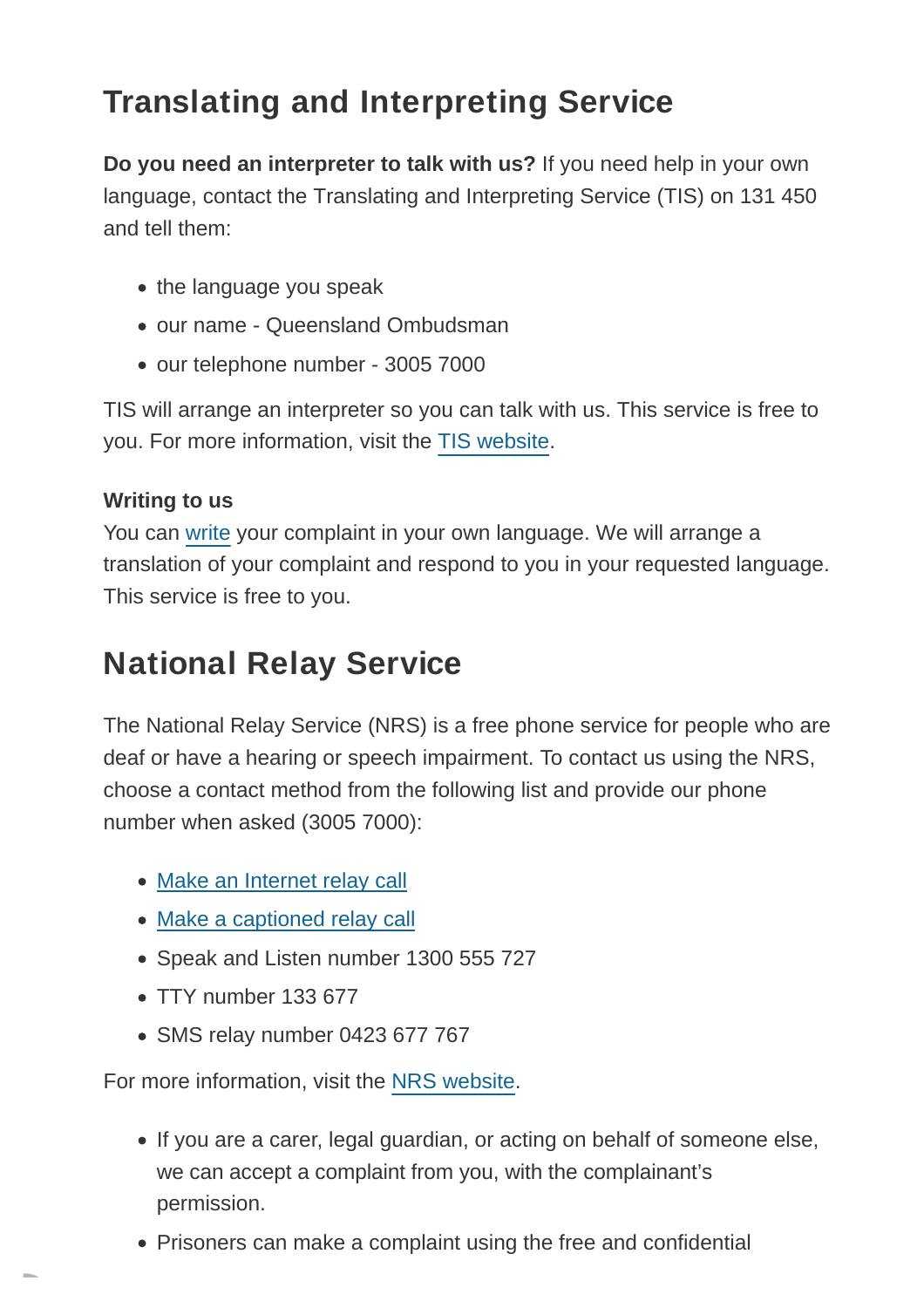Prisoner PhoneLink telephone service, in writing using a confidential blue envelope, or in person when we visit a correctional centre.

## **Web accessibility**

We are committed to making this website accessible to as many people as possible. We aim to meet AA accessibility checkpoints defined in the [W3C](http://www.w3.org/TR/WCAG20/) Web Content Accessibility Guidelines 2.0.

WCAG 2.0 is a technical standard developed under the Web Accessibility Initiative of the World Wide Web Consortium (W3C).

Compliance with web accessibility is an ongoing process which we are regularly working to improve. If you experience problems accessing any of the information on our site, please [contact us a](https://www.ombudsman.qld.gov.au/about-us/contact-us/contact-us)nd we will try our best to fix the problem or provide the information in an alternative format.

## **Listening to this website**

You can listen to this website with ReachDeck.

# **What is ReachDeck?**

ReachDeck makes websites accessible to those who require online reading support or to translate the site content into a language of their choice.

# **What does ReachDeck look like?**

To activate, click on the 'human' icon within a red circle in the top right corner of the screen, or click on the 'Listen and translate' link in the top right menu. ReachDeck features and options are accessed from a toolbar at the top of the screen.

# **What will ReachDeck do for me?**

- reads web pages aloud in a human-sounding voice (includes websites, intranets, extranets, html, accessible Flash, alt tags)
- reads secure web pages
- reads PDF and Word documents in their original format
- highlights each word as it is spoken to show you where you are on the